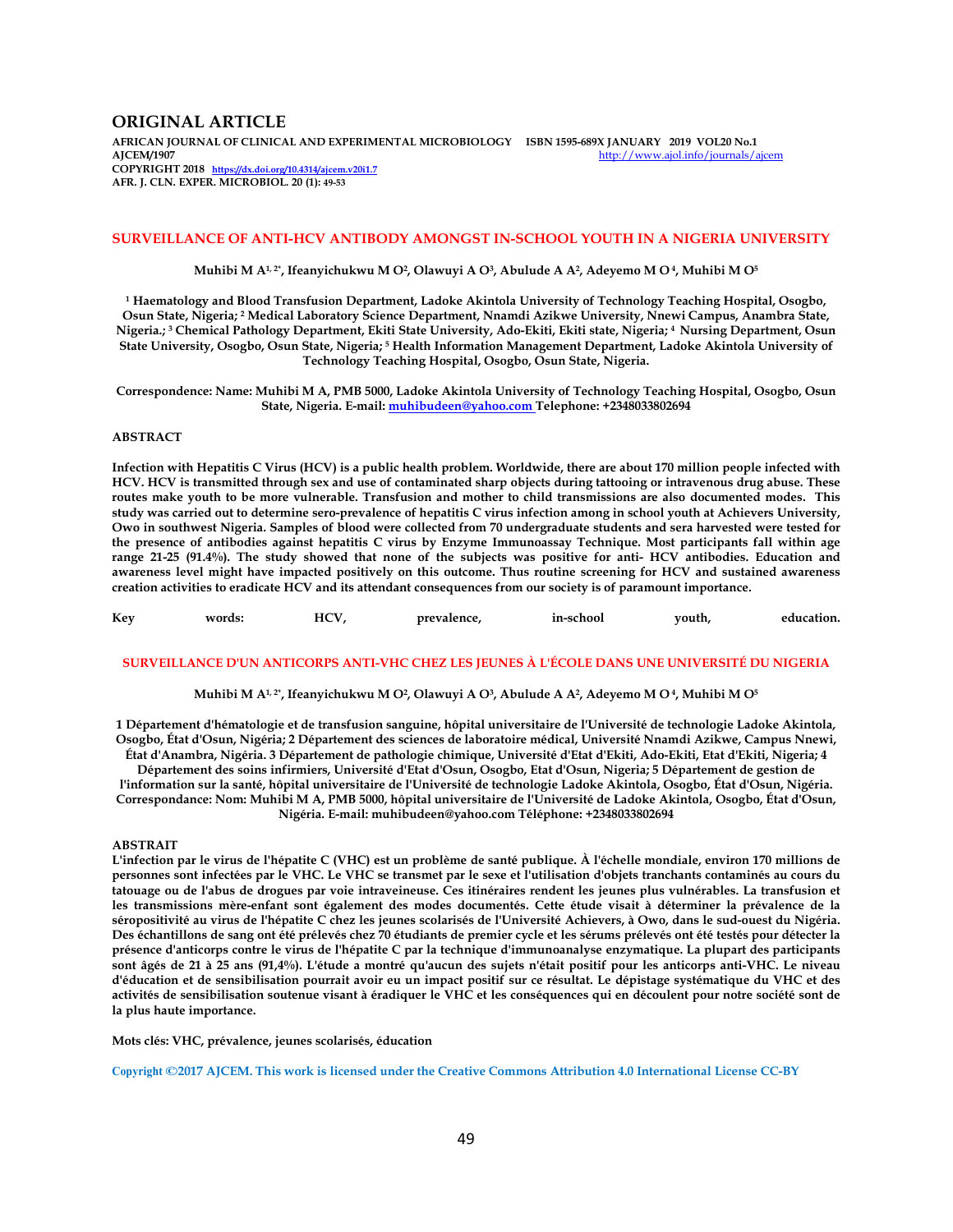# **INTRODUCTION**

Viral hepatitis is a life threatening liver disease, caused majorly by hepatitis B and C viruses, and is a major public health problem; particularly in developing countries  $(1,2)$ . Hepatitis  $\overline{C}$  is an infectious disease affecting primarily the liver, caused by the hepatitis C virus (HCV). HCV is a single-stranded RNA virus of the flavivirus family, about 9.5 kb in length. HCV has a long lag time between onset of infection and clinical manifestation of liver disease which may be up to 20 years (3).

HCV has become a significant causative factor in the aetiology of chronic liver disease worldwide (4). Individuals with chronic infection of HCV have a high risk of liver cirrhosis and hepatocellular carcinoma. Serological markers for HCV are screened in blood banks and antenatal clinics routinely. The evaluation of the data of the prevalence of the HCV antibodies among patients gives an idea for the epidemiology of these infections in the community (5). The prevalence of HCV in a population can be predicated on risk factors associated with the transmission of infection such as blood transfusion, intravenous drug abuse, unsafe injections, sexual activity, shared needle, other body fluids such as semen, virginal secretions and breast milk, from mother to child, needle stick injury, ear piercing, tattooing and scarifications, exposure to barbers razors, surgical procedures and vertical transmission. (6,7,8,9,10). Viral hepatitis during pregnancy is associated with high risk of maternal complication the virus can be transmitted through infected blood, mother to child in perinatal period. Perinatal transmission is the most common mode of HCV transmission worldwide (11). Viral infection is public health problem and is highly endemic in the sub-Saharan Africa (12, 13). Prevalence rates of anti-HCV antibodies have been determined for various nations of the world. Nigeria as one of the countries highly endemic for viral hepatitis was reported to have a prevalence rate of 3.6% through 12.3% (14, 24). Though HCV infections are known to occur in the general population, the mode of transmission makes youth rather more vulnerable.

The infection is often asymptomatic, but chronic infection can lead to scarring of the liver and ultimately to cirrhosis, which is generally apparent after many years. In some cases, those with cirrhosis will go on to develop liver failure, liver cancer, or lifethreatening esophageal and gastric problems (25).

The aim of this work is to determine the seroprevalence of hepatitis C viral infection among in school youths at Achievers University in Owo with a view to examine the effect of education on transmission of HCV.

# **MATERIALS AND METHODS**

*Study setting:* This study was carried out at Achievers University, Idashen, Owo in southwestern Nigeria. The University is a private sector initiative established in 2007 and it houses students from all major tribes in Nigeria running undergraduate programs in various departments of the 2 faculties. Owo is situated halfway between the Nigerian towns of Ife and Benin. The primary occupation of Owo people is farming and trading. They are producers of cocoa, cotton and timber.

*Study subjects*: A total of 70 apparently healthy students of the university who consented to participate in the study were recruited. All the participants were offered pre-test and post-test counseling.

*Procedure***:** Five milliliters (5ml) of venous blood were collected from each subject by venepuncture into vacuum plain tube. The specimens were centrifuged at 1200 revolution per minute (rpm) for 5 minutes to harvest serum into a microtube for the anti-HCV (IgG) testing with third generation Enzyme Immuno-Assay (EIA) method. Donor's serum was added to the microwell together with a second antibody conjugated with the enzyme horseradish peroxidase (the HRP-Conjugate) and directed against a different epitopes of HCV. During incubation, the specific immunocomplex formed in case of presence of anti-HCV in the sample, was captured on the solid phase which generates an optical signal that is proportional to the amount of anti-HCV antibodies present in the sample. The commercially prepared positive and negative controls were treated alongside the specimens. A cut-off value was determined and results were interpreted as positive and negative according to manufacturer's instructions.

*Statistical analysis***:** The data generated were coded, entered, validated and analyzed using Statistical Package for Social Science (SPSS) version 20.0. The seroprevalence of HCV were expressed for the entire study group and documentation of partipants' age, gender, knowledge and attitude was done.

# **RESULTS**

A total of 70 healthy Achievers students within the age range of 15-30, were tested for HCV. The distribution of HCV in relation to age and gender was determined. Majority of the respondents were in the age range of 21-25years. Out of 70 respondents, thirty nine were males (56%) and twenty one were females (44%). The sero-prevalence of HCV obtained from this study was zero (0%).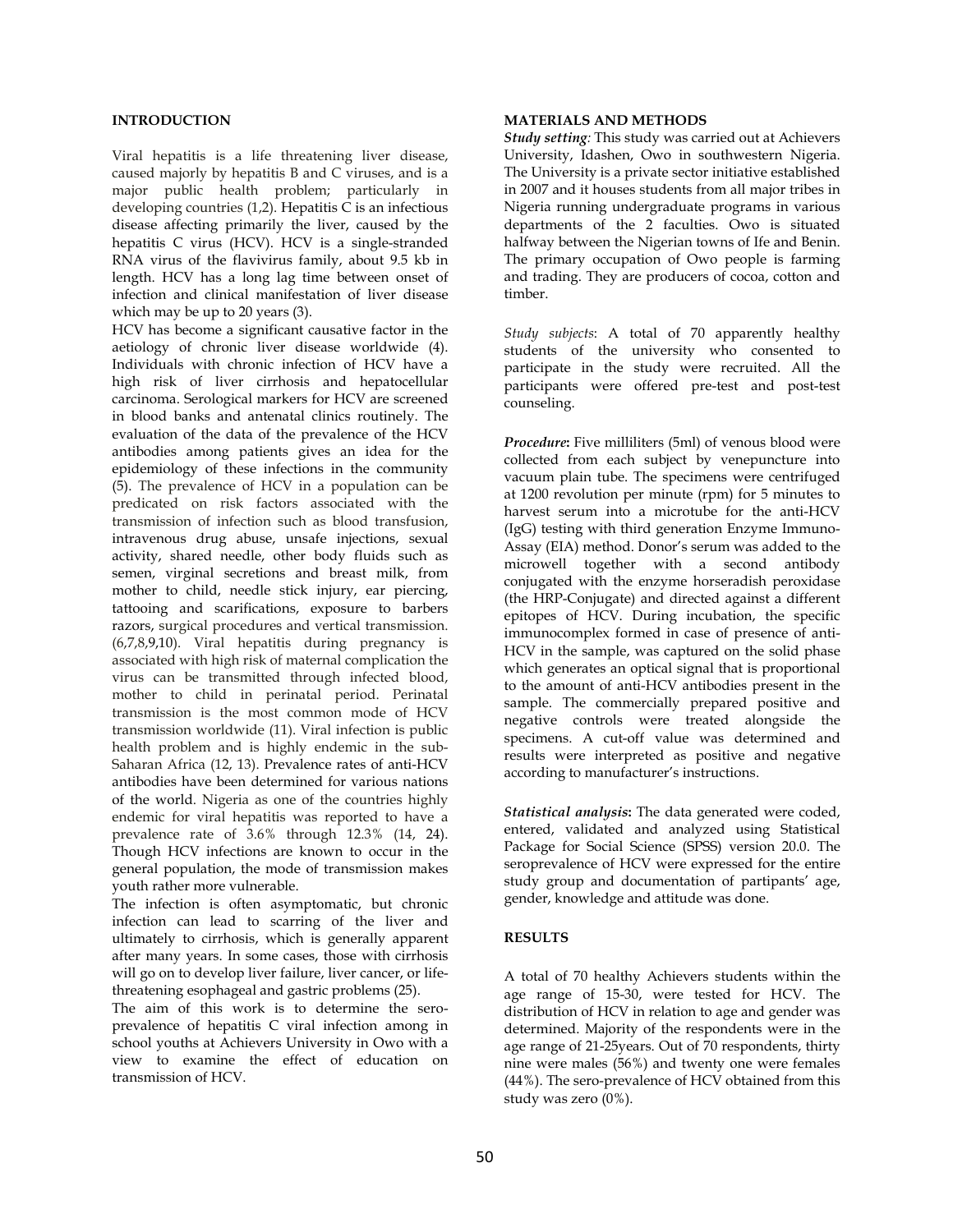#### **TABLE 1: AGE DISTRIBUTION AND PREVALENCE OF HCV AMONG IN SCHOOL YOUTH.**

| ,,,,,,,,     |                       |                      |                           |  |  |  |  |
|--------------|-----------------------|----------------------|---------------------------|--|--|--|--|
| Age<br>group | No<br>examined<br>(n) | Percentage<br>$($ %) | Sero positivity<br>of HCV |  |  |  |  |
| $15 - 20$    | 3                     | 4.3                  | 0                         |  |  |  |  |
| $21 - 25$    | 64                    | 91.4                 |                           |  |  |  |  |
| $26 - 30$    | 3                     | 4.3                  |                           |  |  |  |  |
| <b>Total</b> | 70                    | 100                  |                           |  |  |  |  |

## **TABLE 2: DISTRIBUTION OF HCV INFECTION BY GENDER**

| Gender       | No<br>examined<br>(n) | Percentage<br>$($ %) | Sero-<br>positivity of<br><b>HCV</b> |
|--------------|-----------------------|----------------------|--------------------------------------|
| <b>Male</b>  | 39                    | 55.7                 |                                      |
| Female       | 31                    | 44.3                 |                                      |
| <b>Total</b> | 70                    | 100                  | 0                                    |
|              |                       |                      |                                      |

## **TABLE 4.3: RESPONDENT'S AWARENESS ON THE ROUTE OF TRANSMISSION OF HEPATITIS C**

| Major<br>of<br>route<br>infection                                                       | <b>Frequency</b><br>$\left( \textbf{n} \right)$ | Percentage                 |
|-----------------------------------------------------------------------------------------|-------------------------------------------------|----------------------------|
| Coitus<br><b>Blood transfusion</b><br>infected<br>of<br>Use<br>material<br><b>Total</b> | 30<br>26<br>14<br>70                            | 48.6<br>1.4<br>50.0<br>100 |

# **DISCUSSION**

Seventy healthy students were examined for presence of marker of HCV infections. The age range of subjects was 15-30 years. There was no sero-positivity

# **REFERENCES**

- 1. Haider Z, Khan AA, Rehman K, Janjua MI, Iqbal J, ChishtiMA Sero-diagnosis of Viral hepatitis in 93 patients admitted with acute hepatitis in three different teaching hospitals in Lahore.J Pak Med Assoc **1994**; 44: 182-4.
- 2. Munoz.PS, Robert. S, Sheffiedld. J et al 6.3% Prevalence of hepatitis B and C in pregnant women who are infected with HIV. American Journal of Obstetrics and GynecologyVol **2005**; 193, (3) Supplement 1, September: 1270-3.

to this viral infection among the subjects studied. No prevalence of HCV infection in this community was found and this is in contrast to reports from some countries in Western Pacific (3.9%), South East Asia (2.15%), America (1.17%), Europe (1.03%) and Eastern Mediterranean (26) (4.6%). It is still at variance with reports from some researchers about the entire Africa (5.3%) (26) and Egypt (20.0%) (15). In Enugu where 14.9% was reported (16); the 5.2% and 11.09% reported in Jos and Kaduna respectively (15) were all higher than what was reported in this study. The sero-prevalence of anti-HCV antibodies reported in this study differs from previous studies including the 13.3% reported for Anti-HCV in Keffi; Nigeria (17). The 9.2% found by Ogunro *et al*. 2007 (27) in Osun State; the 8.4% anti-HCV antibody seroprevalence rate reported in Lagos (28); the 3.0% found by Ezeani (29) in Southeastern, Nigeria; the 2.4% HCV infection rate found by Olokoba *et al* (21); the 1.1% reported by Buseri *et al* (22) for HCV in Osogbo; Nigeria are all alarming. However, our report is exactly the same with 0.0% HCV seroprevalence previously reported by Elfaki (30) in Sudan, another African country. The zero level prevalence reported in this study and that of Sudan may be due to high level of awareness and adherence to safety practices among the participants in the studies. No doubt, students of the Achievers University, Owo have enough information on transmission of HCV and their attitudes generally about transfusion transmissible infections reflect their level of awareness.

# **CONCLUSION**

In conclusion, the results of this study have highlighted that HCV infection is not common in Owo. However, a prospective cohort study is suggested for newly admitted students till their year of graduation for HCV seroprevalence in order to affirm our observation.

- 3. National Institutes of Health. Consensus Development Conference Statement: Management of Hepatitis C. **2002**.
- 4. World Health Organization.. Hepatitis C Assay: Operational Characteristics (phase 1), report 2, World Health Organization, Geneva **2001**; http://www.who.int/entity/diagnostics\_la boratory/evaluations/en/hcv\_rep2.pdf. Accessed August 10, 2010.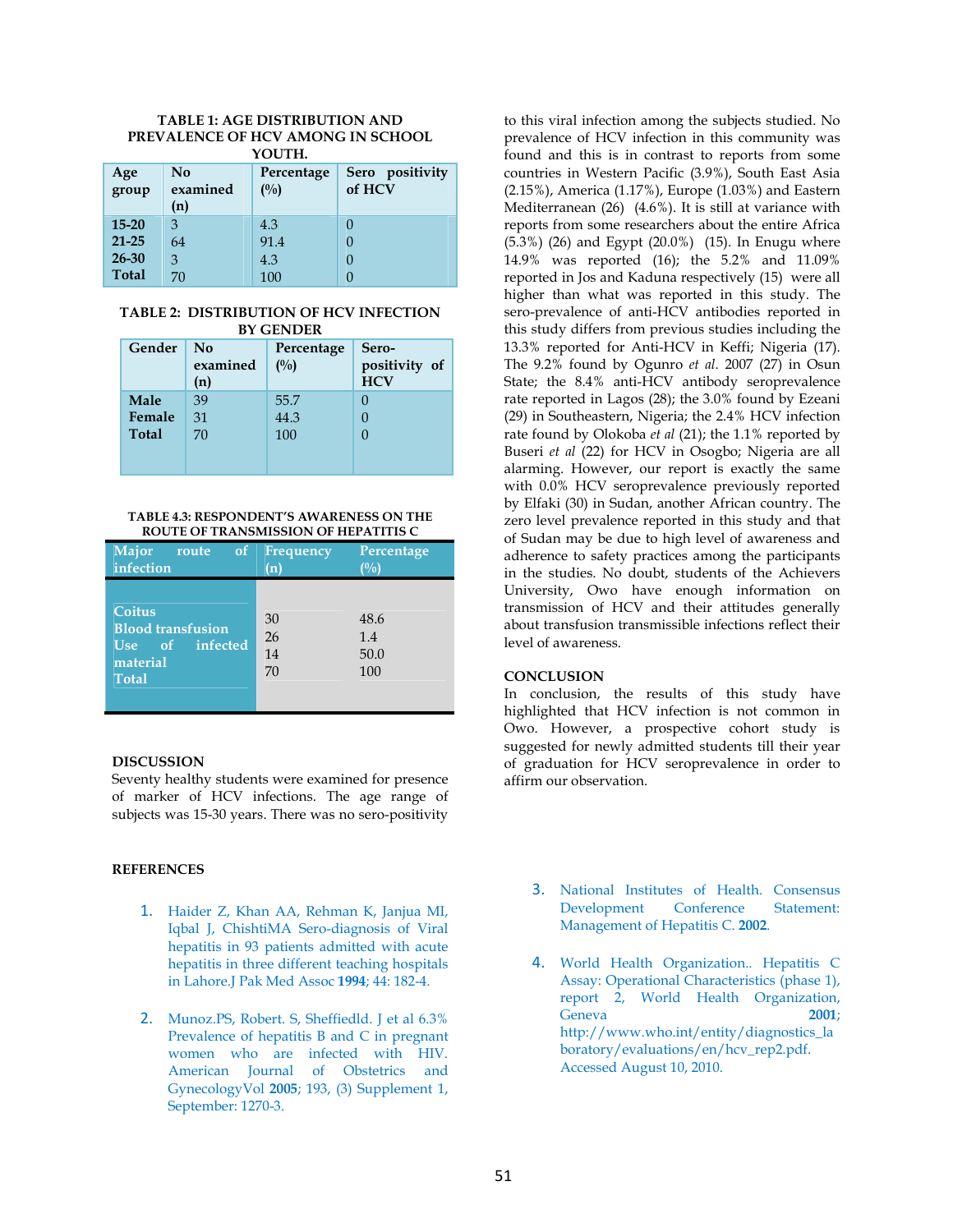- 5. B.H. Tess, A. Levin, G. Brubaker, J. Shao, J.E. Drummond, H.J. Alter, and T.R. O'Brien. Seroprevalence of Hepatitis C Virus in the General Population of Northwest Tanzania.American Journal of Tropical Medicine and Hygiene **2000**; 62(1) 138–141.
- 6. Abildgaard N, Peterslund NA. Hepatitis C virus transmitted by tattooing needle. Lancet **1991**; 338: 460.
- 7. Akbar N, Basuki B, Mulayanto, Garabrant DH, Sulaimon A, Noer HM. Ethnicity Socioconomic status, transfusion and risk of hepatitis B and C infection. I GastroenterolHepatol **1997**; 12: 752-757
- 8. Luby SP, Qamruddin K, Shah AA, Omair A, Pahsa O, Khan AJ. The relationship between therapeutic injection and high prevalence of hepatitis C infection in Hafizabad, Pakistan.Epidemiol infection **1997**;119: 349- 356.
- 9. Nacos, B. Dao, M. Dahourou, and *et. al*. HBs antigen carrier state in pregnant women in BoboDioulasso (Burkinafaso).Dakar Medicine **2000**; 42(2) 188-190.
- 10. Agbede O.O, Iseniyi J.O, Kolawole M.O and Ojuawo A. Risk factors and seroprevalence of hepatitis B surface antigenaemia in mothers and their pre-school age children in Ilorin, Nigeria.Therapy **2007**; 4(1) 67-72.
- 11. Tran TT. Understanding cultural barriers in hepatitis B virus infection.ClevelandClin. J. Med. **2009**;76 (Suppl 3): 10-13.
- 12. Kramvis A, Kew M. Epidemiology of hepatitis B virus in Africa, its genotypes and clinical associations of genotypes. Hepatol. Res. **2007**; 37 (Supplement 1): 9-19.
- 13. Kwan LC, Cho Y, Lee SS . The declining HBsAg carriage rate in pregnant women in Hong Kong. EpidemiolInfect **1997**;; 119 (2): 281-283.
- 14. Imoru M, C. Eke, and A. Adegoke. Prevalence of Hepatitis-B Surface Antigen (HbsAg), Hepatitis C Virus (HCV) and Human Immunodeficiency Virus (HIV) among Blood Donors in Kano State,

Nigeria.Journal of Medical Laboratory Sciences **2003**; 12(1) 59-63.

- 15. Frank C, M. Mohammed, and G. Strickland. The role of parenteral antischistosomal therapy in the spread of Hepatitis C virus in Egypt. Lancet **2002**; 355: 887-891.
- 16. Ebie J.C, and O.A. Pela. Some sociocultural aspects of the problem of drug abuse in Nigeria. Drug and Alcohol Department **2006**; 8: 301-306.
- 17. G.R. Pennap, A. Yakubu, O. Oyige, and J. Forbi. Prevalence of hepatitis B and C virus infection among people of a local community in Keffi, Nigeria.African Journal of Microbiology Research **2010**; 4 (4) 274-278.
- 18. Inyama P.U, C.J. Uneke, G.I. Anyanwu, O.M. Njoku, J.H. Idoko, and J.A. Idoko. Prevalence of Antibodies to Hepatitis C virus among Nigerian Patients with HIV Infection. Online Journal of Health and Allied Sciences **2005**; 2:2. www.ojhas.org/issue14/2005-2-2.htm. Accessed August 10, 2010.
- 19. Mabayoje V.O, P.O. Akinwusi, O.O. Opaleye, O.A. Aboderin, B.E. Egbewale, and A.H. Fagbami. Prevalence of Hepatitis B Surface Antigen, Hepatitis C and Human Immunodeficiency Virus Antibodies in a Population of Students of Tertiary Institution in Nigeria.African Journal of Clinical and Experimental Microbiology **2010**; 11(2) 68-74.
- 20. Nwokediuko S.C, O.G. Ibegbulam, and Ugwu T.Hepatitis C virus seroprevalence in blood donors at the University of Nigeria Teaching Hospital, Enugu.Journal of College of Medicine **2007** ; 12(2) 85-88.
- 21. Olokoba, A.B. L.B. Olokoba, F.K. Salawu, A. Danburam, O.O. Desalu, J. Midala, and S. Aderibigbe. Hepatitis C virus and Human immunodeficiency virus co-infection in North-Eastern Nigeria.Research Journal of Medical Sciences **2008**; 2(5) 217-219.
- 22. BuseriF.I , M.A. Muhibi, and Z.A. Jeremiah. Sero-epidemiology of transfusiontransmissible infectious diseases among blood donors in Osogbo, South-West Nigeria. Blood Transfusion **2009**; 7(4) 293– 299